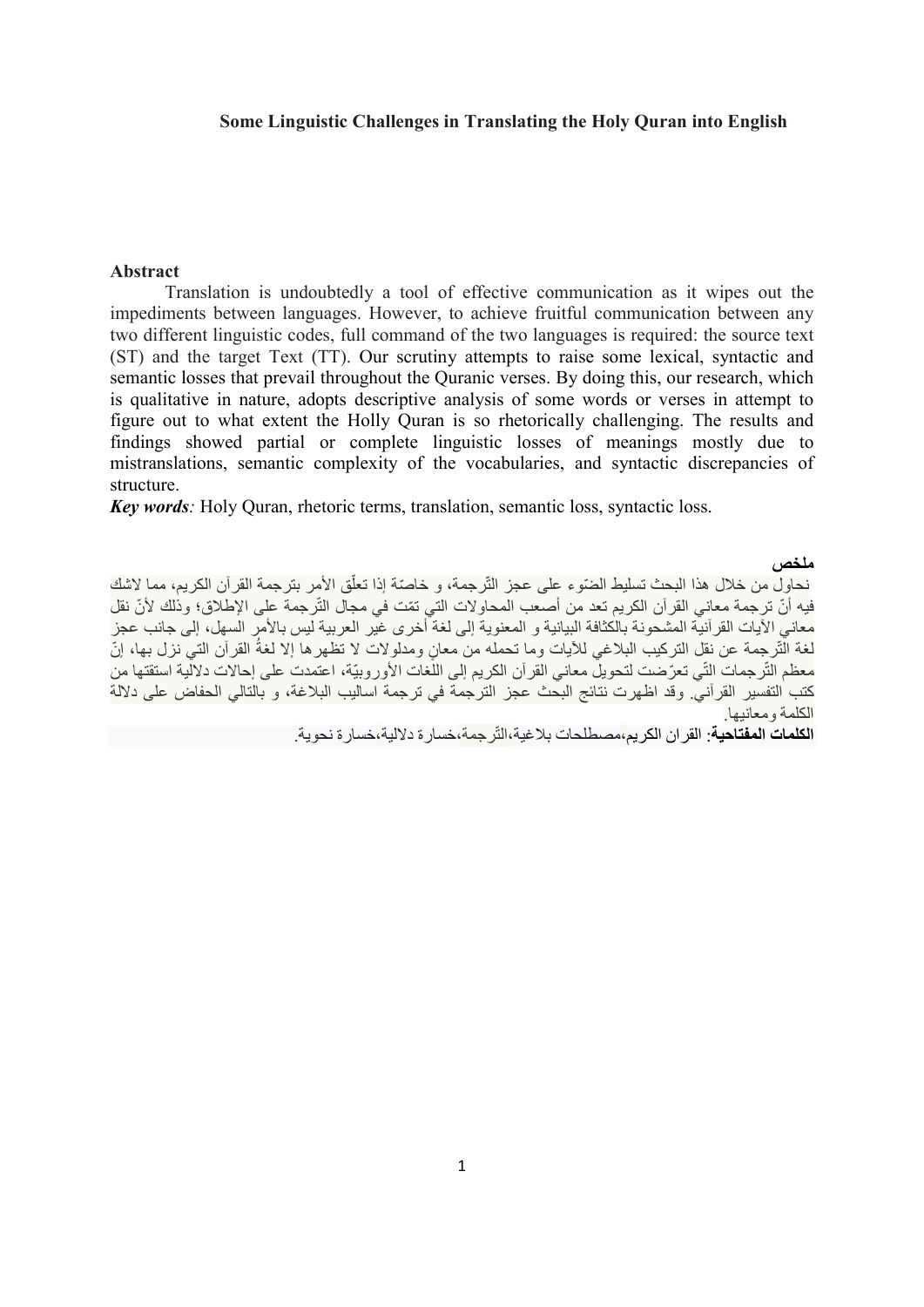#### 1. Introduction

Translation has always been conceived as one of the most important ineluctable branches of linguistic sciences. It serves to reinforce mutual reflections and deep understandings between people belonging to different cultural environment. Translation helps to wipe out the boundaries and hurdles existing between languages relating to culture, beliefs and norms.

Having claimed that, translation is not a mere replacement of words from one language to another, it requires a deep harmony and firm interactions among extra-linguistic factors, semantic levels and textual context. Translation doesn't only require the understanding of words' meanings, but also accurate language use. Accordingly, a gifted translator should be aware of the cultural norms and different linguistic codes of both the source text (henceforth, ST) and the target text (henceforth, TT). Translation, as defined by Larson (1998), is the process of conveying the exact meaning of the source-language text through an equivalent target-language text.

However, this cannot always be fully achieved as it is difficult to transfer the form and meaning from source language into a target language. Concretely, translating the Holy Quran is more complicated because it is highly rhetoric. It is so meaningful, versatile and full with meaning to an extent that makes an attempt of translating its words, phrases and sentences challenging. Accordingly, the limits of translatability of the Quran, for many scholars, may stem from the complex nature of its linguistic idiosyncrasies and prototypical features. The language of the Quran is seen by Abdul-Roaf (2004: 92-95) as "a rainbow of syntactic, semantic, rhetorical, phonetic and cultural features that are distinct from other types of Arabic discourse".

 Hence, an attempt to translate the Holy Quran into another language often triggers a linguistic loss, which literally refers to over-, under-, or mistranslation of a source text (ST); this loss can be partial or complete loss of meaning in the target text (TT). This phenomenon is widespread in the translations of the Holy Quran due to the absence or lack of equivalence, obscurities and ambiguities of some words in the target language (TL). In connection to this, translators of this Holy book have been critically blamed for their inability to completely convey the true and accurate meanings of words, phrases and verses.

### 2. Linguistic Loss in Translation

### 2.1 Semantic challenges

Linguistic, Lexical and syntactic problems are among the prominent problems in translation. These may include metonymy, synonymy, polysemy and homonymy.

### 2.1.1 Metonymy

In English the expression metonymy comes from the Greek word 'metonymia' which is derived from 'meta' change and 'onom' name (Jump, 1972). No precise definition of a 64 metonymy has been offered because most definitions of metonymy are "so vague that they might also cover other concepts such as synecdoche, metaphor, and irony, etc" (Seto, 1999:91). Metonymy is defined by Jump (1972:4) as "a name of a thing that is transferred to take the place of something else with which it is associated". According to Seto (1999: 91) metonymy is "a referential transfer phenomenon based on the spatiotemporal contiguity as conceived by the speaker between an entity and another in the real world".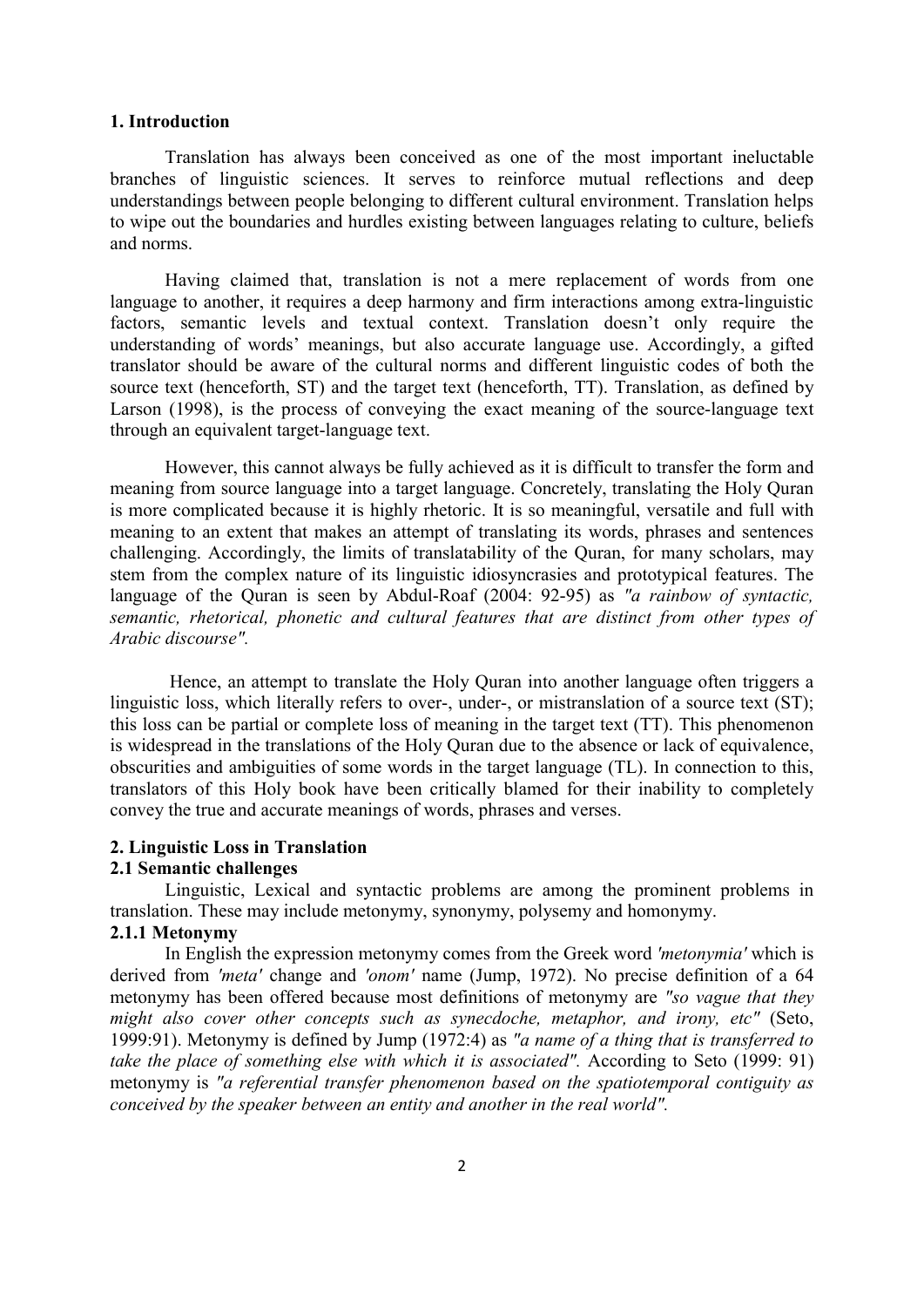However, Panther and Thornburg (1999:334) oppose the traditional view which considers metonymy as:

"a figure of speech that involves a process of substituting one linguistic expression for another. The best-known case of metonymy in this traditional."

In the same vein, Newmark (1988, p. 125) points out that metonymy occurs 'where the name of an object is transferred to take the place of something else with which it is associated'. This substitution requires the existence of a contiguity relation between the literal and figurative meanings and the existence of an implicit clue indicating that the literal meaning is not intended. Metonymy in the Holy Quran is not a useless substitution because it usually serves a purpose. Consider this example of metonymy from the Holy Quran:

« وَأَرْسَلْنَا السَّمَاءَ عَلَيْهِمْ مِدْرَارًا » {الأنعام6} :

• For whom we **poured out rain from the skies** in abundance. (Yusuf Ali's translation, 2000) (Surah al-An'ām 6:6)

In this verse, the word السماء) the sky) is meant 'rain', which metonymically refers to the heaviness of the rain. Arberry translated this verse as follows:

...and how we **loosed heaven** upon them intorrents...

Arberry resorted to literal translation to convey the meaning of the verse, thus failing to completely unfold the meaning of the metonymic phrase which does not mean *(loosed*) heaven). Semantically speaking, the Quranic verse means that 'we sent or poured heavy rain upon them'. Hence, Arberry's literal translation of the metaphorical expression is completely out of context.

### 2.1.2 Homonymy

 Crystal (2008, 231) defines homonymy as "a term used in semantic analysis to refer to lexical items which have the same form but differ in meaning". According to Yule (2003, 120), "the term homonymy is used when one form (written or spoken) has two or more unrelated meanings. Homonyms are words which have separate meanings, but have accidentally come to have exactly the same form."

Thus, homonymy refers to this contiguity relation when two words have the same spelling but different meanings (Crystal, 1991). As an illustration for homonymy is the word bank as a financial institution, which is defined by Collins (2006) Co-Build Advanced Learner's English Dictionary as ". . . an institution where people or businesses keep their money" (p. 97), or the bank of a river, which is defined by Collins Co-Build Advanced Learner's English Dictionary as "... the raised areas of ground along its [river] edge" (p. 98). Another example for homonymy is the word 'pupil', which refers to the student (at school) and also to the spot (in the eye).

Accordingly, homonymy triggers an apparent loss for the translators as it creates ambiguity in the translation process. According to Newmark (1988, 219), this ambiguity is dubbed lexical ambiguity which emerges when "a word has two senses which are both equally effective (pragmatically and referentially) in the relevant stretch of language". In this vein, the translators attempt to determine all potential accurate meanings these similar words may reflect, and then they scrutinize deeply the context and select the intended meaning that the writer wants to convey by using homonymic expression.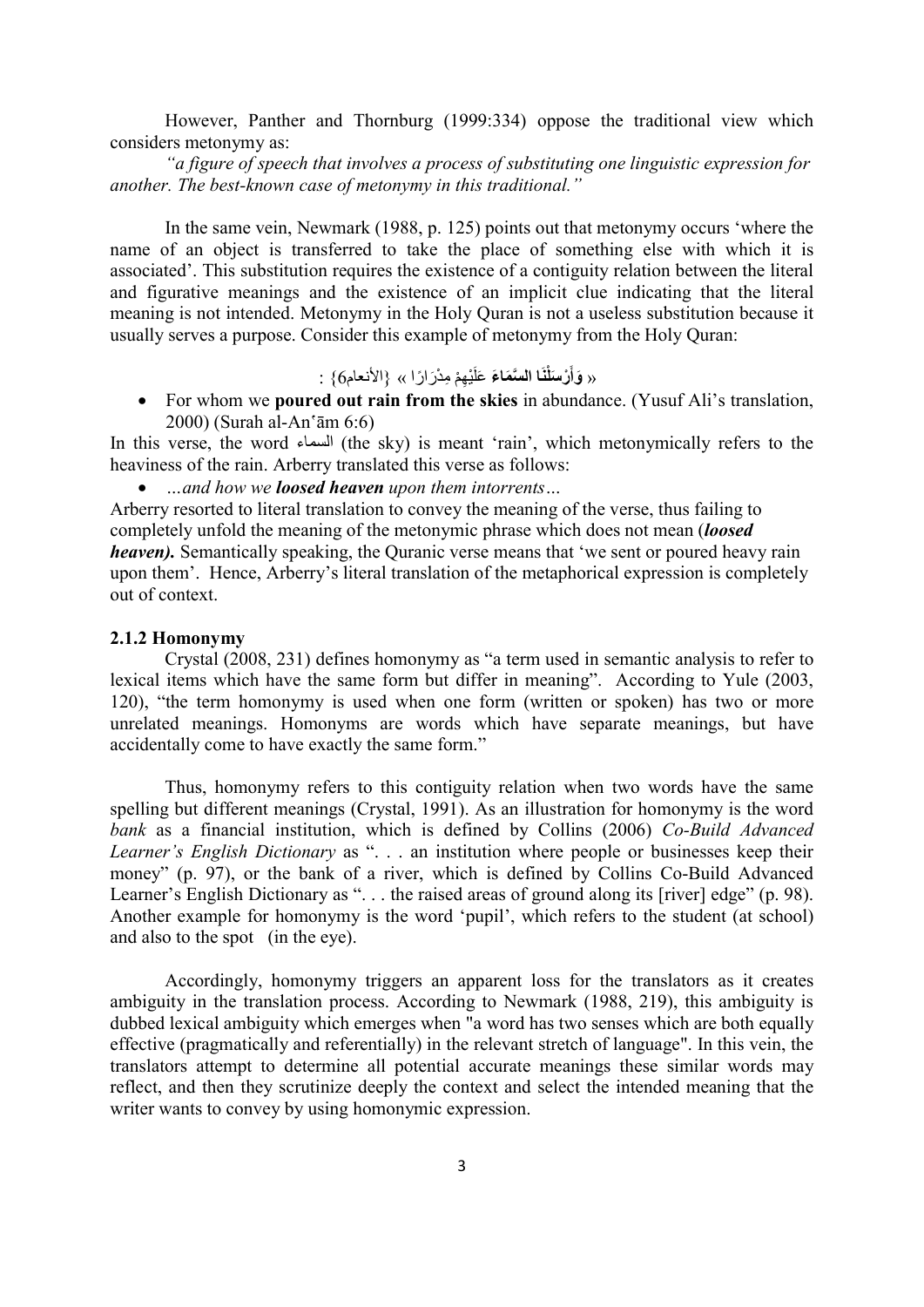Hence, it becomes a thorny issue and a great challenge when the translators attempt translating homonymic expressions in the Glorious Quran. The translators, no matter how knowledgeable they seem, they find themselves inapt to convey the accurate and intended meaning of the words, phrases and verses. For illustration, some translators failed to identify the exact meaning of the homonymic expression in the following verse:

> ْ "وَلا تَلْبِسُوا الْحَقَّ بِالْبَاطِلِ وَتَكْتُمُوا الْحَقَّ وَأَنْتُمْ تَعْلَمُون " ْ

### Al-Baqara, verse 42

Relying on the literal meaning, some translators like Yusuf Ali, Hilali Khan and Arberry translate the verse above as follows:

- Yusuf Ali And cover not Truth with falsehood, nor conceal the Truth when ye know what it is.
- $\bullet$  Hilali-Khan And mix not truth with falsehood, nor conceal the truth [i.e. Muhammad Peace be upon him is Allah's Messenger and his qualities are written in your Scriptures, the Taurat (Torah) and the Injeel (Gospel)] while you know (the truth)
- Arberry And do not confound the truth with vanity, and do not conceal the truth wittingly.

In this gorgeous verse, the homoymic expression concerns the words قَ حَ ْال. Ibn Katheer (1998, 150) gives different interpretations for the word أَلْحَقَ He defines (Let interpretations for the word ْ ْ this reflects the literal meaning of the word and means "don't mix the truth with falsehood and honesty with lying". Additionally, the homoymic expression may mean "the religion of Islam". Al-Tabari (1987, 272) interprets المَعَقَ as "the truth that Allah revealed". ْ

However, differently from the first word 'truth' which receives literal interpretation, the second word is metaphorically interpreted insofar as refers to "the prophet Muhammad-Peace be upon Him" (Ibn Katheer (1998, 153)). Thus, the most accurate translation for the second Arabic word الْحَقّ seems to be the one interpreted by Hilali and Khan since they unfold ْ a clear explanation in the main text for the meaning of "truth ": [i.e. Muhammad Peace be upon him is Allah's Messenger and his qualities are written in your Scriptures, the Taurat (Torah) and the Injeel (Gospel)]. Accordingly, their translation is nearly close to Ibn katheer.

#### 2.1.3 Polysemy

.

Polysemy is one of the semantic and linguistic features that characterize the Holy Quran. Kalakattawi (2005, p.4) defines polysemy as a phenomenon in which a word has several different meanings that are closely related to each other. According to (Crystal, 2003, 347), polysemy is defined as "a term used in semantic analysis to refer to a lexical item which has a range of different meanings". It is also defined as "one form (written or spoken) having multiple meanings that are all related by extension. For instance: foot (of person, of bed, of mountain))" (Yule (2006, 120).

Accordingly, the translator encounters obvious hurdles when he attempts to convey the accurate and intended meaning of the polysemous words because he is confused by the various meanings that these words can semantically carry. The Holy Quran possesses many polysemic words in its verses. For instance, the word  $\vec{u}$ *mmah* (أُهّةُ) - people) is polysemous item with multiple meanings . It can mean a period of time, as indicated in surah Yusuf: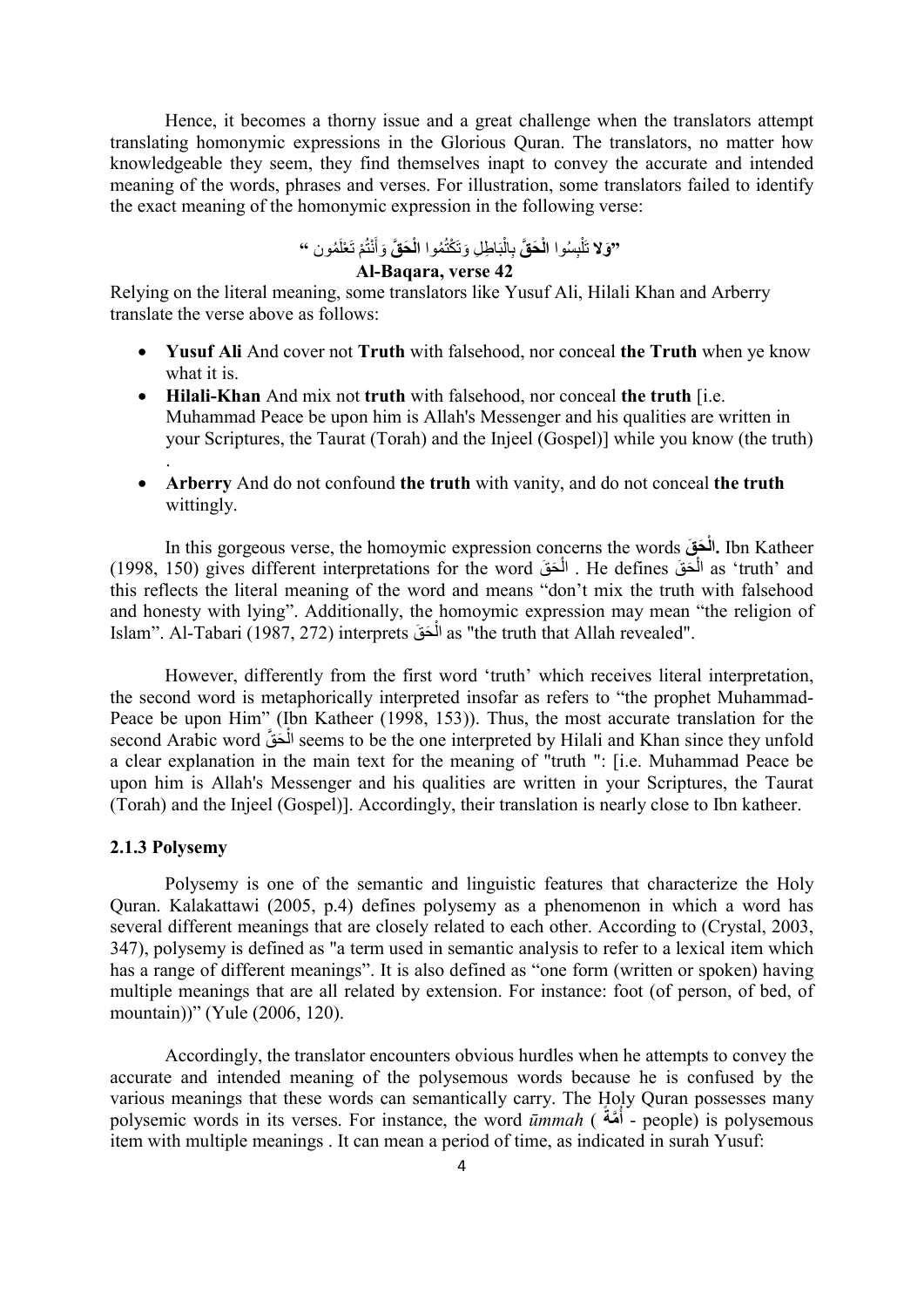#### ( وَقَالَ الَّذِي نَجَا مِنْهُمَا وَادَّكَرَ بَعْدَ أُمَّةٍ أَنَا أُنَبِّئُكُمْ بِتَأْوِيلِهِ فَأَرْسِلُونِ) ْ

 (But the man who had been released, one of the two (who had been in prison) and who now bethought him after (so long) a space of time, said: 'I will tell you the truth of its interpretation: send ye me (therefore)'. (Yusuf Ali's Translation, 2000) (SurahYusuf (12:45).

In this verse, the polysemous word ( $\bar{u}$ أَهَّةٍ) is interpreted as notion of time, which means a long period of time. However, in some cases, the word ūmmah refers to the leader of the people who teaches or guides the believers to the righteous path in their religion and life, as in surah al-Nahl:

> َ إِبْنَ إِبْرَ اهِيمَ كَانَ أُمَّةً قَانِتًا لِّلَّهِ حَنِيفًا وَلَمْ يَكُ مِنَ الْمُشْرِكِينَ) لَّ

 Abraham was indeed a model, devoutly obedient to Allah, (and) true in Faith, and he joined not gods with Allah. (Yusuf Ali's Translation, 2000) (Surah Al-Nahl 16:120).

Arberry (1964) translated this verse as follows:

 (Surely, Abraham was a nation obedient unto God, a man of pure faith and no idolater.)

Arberry adopts literal translation to deal with the meaning of this verse. However, his translation is not tenable insofar as it does not account for the polysemic meaning of the word (ūmmah), which means (imam/leader/a righteous educator), rather than a nation.

In addition to this, the word concerned can also mean 'a group of people', as indicated in the verse below:

- (وَلَمَّا وَرَدَ مَاءَ مَدْيَنَ وَجَدَ عَلَيْهِ أُمَّةً مِنَ النَّاسِ يَسْقُونَ...﴾ (القصص ,23)
- Yusuf Ali: "And when he arrived at the watering (place) in Madyan, he found there a group of men watering (their flocks)…"

### 2.1.4 Metaphor

Metaphor has been defined in an array of ways. According to Merriam Webster's Dictionary (1999), metaphor is "a figure of speech in which a word or phrase denoting one kind of object, or idea and is used in place of another to suggest likeness or analogy between them..." Charteris-Black (2004:21) represents metaphor as "a linguistic representation that results from the shift in the use of a word or phrase." In this respect, Ross (1952:1457) views metaphor as "giving the thing a name that belongs to something else."

The etymological origin of the word metaphor comes from the Greek "meta" and "pherein" (meta refers to "over" and pherein to "bear" or to "carry", which means "to transfer" or to "carry over". Accordingly, that definition is found in Oxford English Dictionary where the word "metaphor" defines as " a word or phrase used in an imaginative way to describe somebody or something else, in order to show the same qualities and to make the description more powerful". In Webster Dictionary, metaphor is defined as "A figure of speech in which one thing is linked to another different thing by being spoken of as if it were that other; implied comparison in which a word or phrase ordinarily and primarily used of one thing is applied to another". Similarly, metaphor is defined in Longman Dictionary (1995) as "a figure of speech in which a word or phrase is literally denoting one kind of object or idea is used in place of another to suggest a likeness or analogy between them".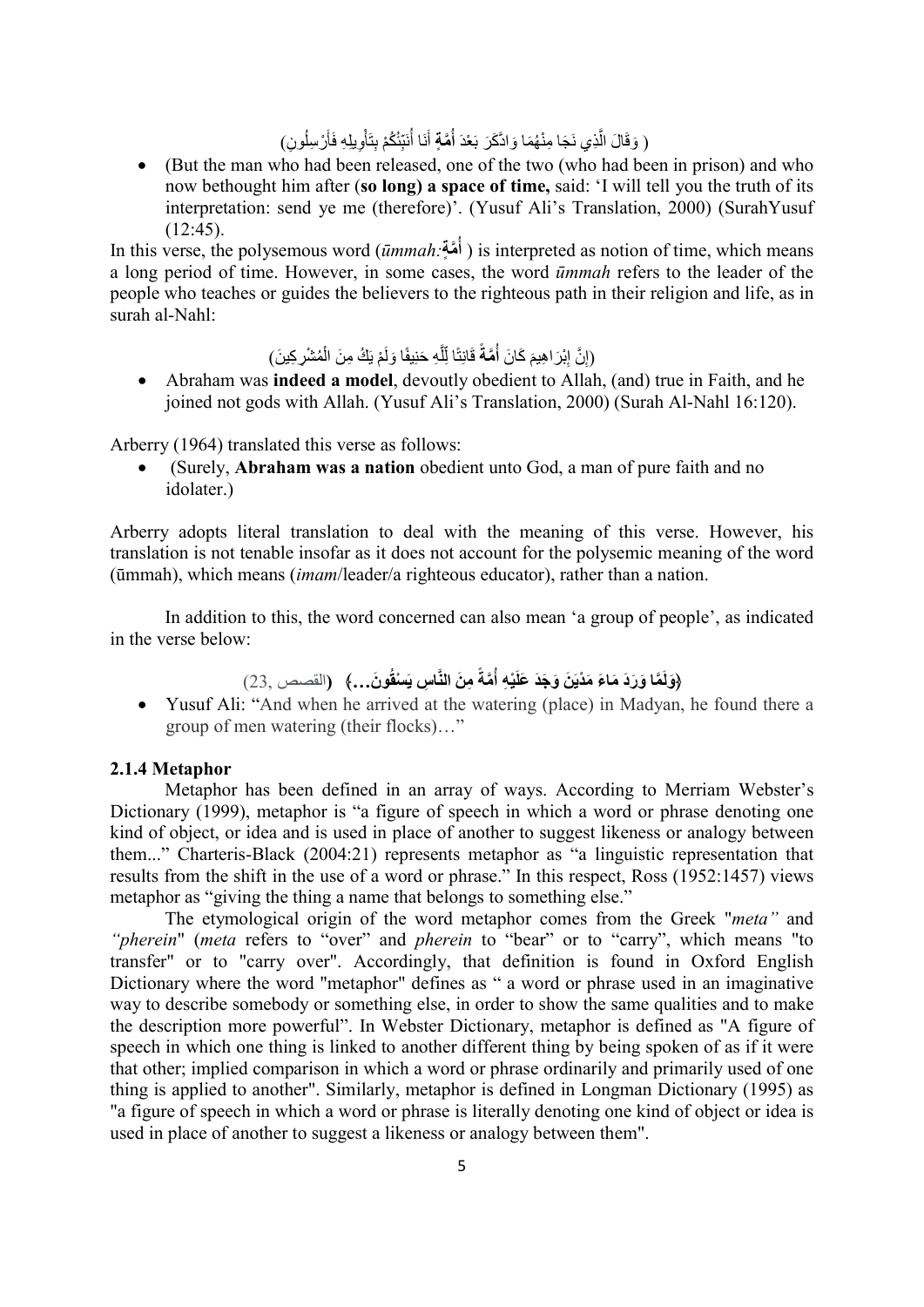The use of metaphor, along with other rhetorical usages, is a linguistic feature that overwhelmingly characterizes the Holly Quran. Therefore, translators should be aware when attempting to translate the text consisting of metaphors. Consider this example:

## "وفي عاد إذ أرسلنا عليهم الريح العقيم " (الذاريات 41)

- (Al-Hilali & Khan, 2000):"And in 'Ad (there is also a sign) when We sent against them the barren wind", (Al-Hilali & Khan, 2000).
- (Yusuf Ali, 2004): "And in the 'Ad (people) (was another sign): Behold, We sent against them the devastating wind}, (Yusuf Ali, 2004).

As shown by their translation, Al-Hilali and Khan translated the metaphor literally in the TL without adding any any description or explanation of the word "barren", which makes their translation look deficient. By doing so, the translators were unable to unfold the metaphorical image and convey the intended image, hence making comprehension difficult for non-Arabic readers. Similarly, Ali did the same when translated this verse by dropping this metaphor and just adding the description word 'devastating'.

Contextually, in this verse Allah the Almighty is telling stories about the people who lived before Prophet Muhammad, (peace be upon him). Allah started with a story of the Prophet Ibrahim then the Prophet Moses, and then the story of the tribe of 'Aad "the people of Hud." Allah sent his messenger Hud to the 'Aad people not to worship idols and believe in Allah, the creator of the heavens and earth, but they did not listen and insisted on their ignorance and delusion. The people of 'Ad are said to have perished through a furious wind. In the verses of the Quran, it is mentioned that this furious wind lasted for seven nights and eight days and destroyed 'Ad totally. The metaphor here is using the attribute barren in describing the wind that blow and destroy because it leaves everything dead and lifeless.

Another rhetoric image to be interpreted and analysed is the one concerned the prophet Mohammad, peace be upon Him, who is described metaphorically as a 'راً يِمنُ جاً راَسِ' ' lamp':

# "وَدَاعِيًا إلى اللَّهِ بِإِذْنِهِ وَسِرَاجًا مُنِيرًا" (الأحزاب46)

- $\bullet$  Itani, T. (2012) : "and a caller towards God by His leave, and an illuminating beacon"
- Ali, Y.: "And as one who invites to Allah's (grace) by His leave, and as a lamp spreading light."
- Khan: "And as one who invites to Allah [Islamic monotheism i.e. to worship none but Allah (Alone) by His leave, and as lamp spreading light (through your instructions from the Quran and the Sunnah-the legal ways of the Prophet وسلم عليه الله صلى".

Itani and Ali provide a literal meaning to the word 'lamps'; and thus they don't convey the accurate and intended meaning of the metaphorical image of the word. On contrary, Khan translated the metaphor literally in the TL and then he added an explanation by saying "through your instructions from the Quran and the Sunnah-the legal ways of the Prophet صلى وسلم عليه الله". It was a good technique to further explain the metaphor or the purpose behind the metaphor. However, this isn't the accurate meaning of the word. In praising the prophet Muhammad, peace be upon him, especially in Sufi (mystic) discourse, the light metaphor is often invoked to symbolize his mission of guidance of humanity to the path of Islam, as well as his bounty, his knowledge, and spiritual elevation and purity. In fact, light is one of the most significant attributes of the prophet. Among the bundles of attributes assigned to the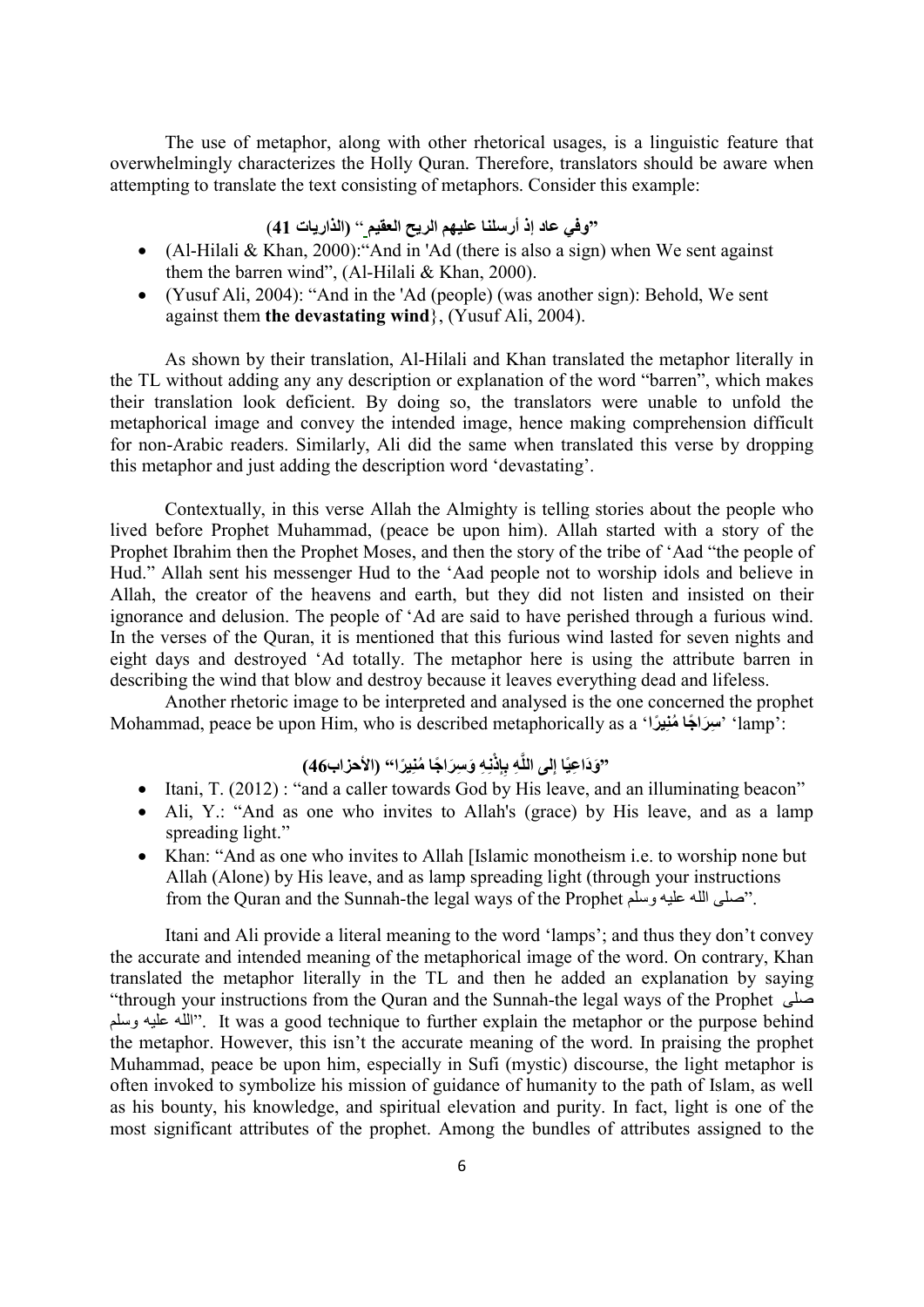prophet, we find «نور) «light), «سراج) «lamp), «مصباح) «lamp), «منير) «illuminator), and « النجم الثاقب) «the star of piercing brightness).

Given that lamp serves to enlighten the dark places, and the fact that the prophet is metaphorically analogized to a lamp, Allah intends to highlight the prophet's purpose in enlightening the right path.

Moreover, in addition to being analogized to "a lamp" (سراج) as shown by Al-Jazouli (2000), the prophet is designated as "a lamp spreading light" (سراج منير), which refers symbolically to its shining and brightness, and hence serves to remove darkness. Similarly, the prophet, by being analogized to a shining lamp, serves to remove darkness which embodies ignorance, deviation, and confusion.

### 3. Syntactic Challenges

### 3.1 Loss in Pronoun

Arabic is surrounded by myths. It is classed as an inflectional and derivational language. On the basis of syntax, Arabic can be categorised as a theme pro-drop language that expresses person, number, and/or gender agreement, as well as tense, aspect, and modality markers with the referent on the verb. Every particular inflection of the verb is quantified exclusively.

The term pro-drop has been already formed by Chomsky (1981) in his masterwork of (Lectures on Government and Binding). According to Universal Grammar (UG), and in the Principles and Parameters (PP) framework, the concept of pro-drop is justified by crosslinguistic evidences. This syntactic property is based on the idea that rich verbal morphology allows subject pronoun deletion. On contrast, non-rich verb morphology is assumed to disallow this syntactic feature. This phenomenon is classified as parameterized crosslanguages due to structure-dependent principle. Hence some languages such as Italian is said to be (+ pro-drop) language as seen in sentence (1), whereas English is (-pro-drop) language as in sentence (2). Obviously, a language according to this scenario can be classified on the basis of rich or non-rich verbal morphology into [+/- language]. Standard Arabic (SA), as a Semitic language, with high level of rich morphology, allows subject drop in initial position as shown in (3). In fact, the conjugation system of the verb as in (rakib-a) of sentence (3) can compensate the absence of the subject. The verb conjugation is rich too and has the property of inflection in which the root can be modified to fulfil a new morpho-syntactic requirement in the structure.

1. . …….mangio la riso Ø eat the rice

"(I) eat the rice" eat the rice

2. \*…. usually eats there.

3. . …… rakib-a ?ssayara-t-a (He) ride.Past the car "he rode the car"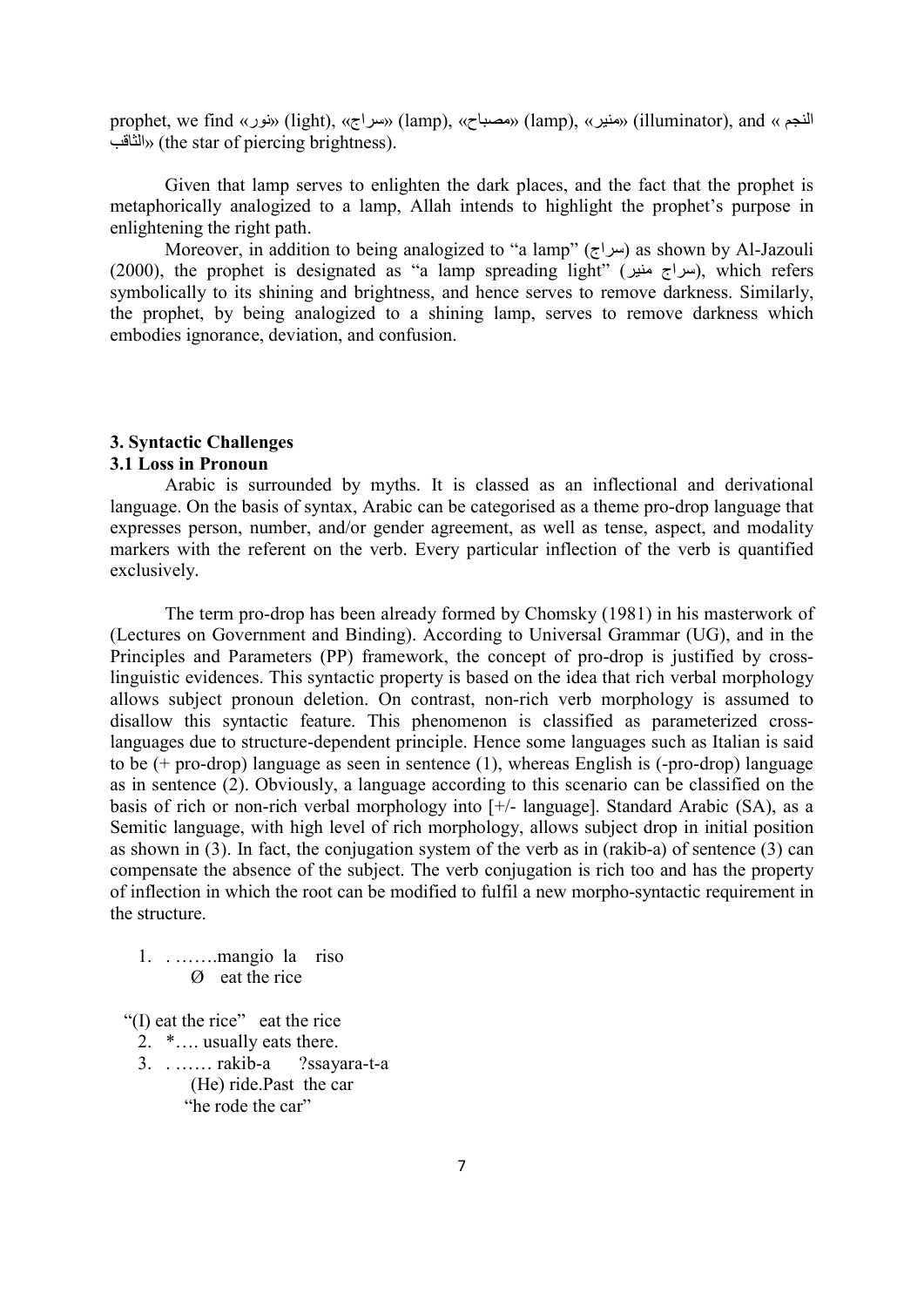Look closely now at the following verse and its translation:

" قَالَ فَاهْبِطْ مِنْهَا فَمَا يَكُونُ لَكَ أَنْ تَتَكَبَّرَ فِيهَا فَاخْرُجْ إِنَّكَ مِنَ الصَّاغِرِينَ" ( سورة الأعراف13)

 Al-Hilali and Khan:"Allah said : (O Iblis) get down from this (Paradise), it is not from you to be arrogant here. Get out, for you are of those humiliated and disgraced."

As seen in the translated verse, the translator has turned the implicit pro-drop subject pronoun into explicit subject by using the word "Allah," which is not explicit in the ST. Similarly, the object pronoun in the Quranic word منها was translated as "here," which is an adverb, which indicates a shift from the object pronoun into the adverbial pronoun (Catford, 1965). However, the adverb "here" may be ambiguous for a reader, as he may not understand what the adverb refers to (which is Paradise). This ambiguity can be clarified and understood from the context, that is, from the understanding the content of the Holy Quran.

Syntactically, these pronouns are called pro-drop pronouns, or implicit pronouns, which are similar to the dropped English pronoun (you) in the imperative mood. This characteristic of the Arabic language, as being a pro-drop language, may cause confusion for a translator, as he may be unsure whether to retain the implicit pronoun explicit or just leave it implicit as it is. In general, losses in translating pronouns are avertible, and therefore they can be mostly clarified by other terms, including between brackets) so as not to create semantic losses and trigger a kind of confusion.

### 3.2 Loss in Syntactic Order

A closer look at the existing literature on SA shows that it exhibits two dominant word order alternations: SVO and VSO. With respect to agreement, such alternations create an asymmetry known as subject-verb agreement asymmetry. With SVO word order, full agreement can be found between the subject and the verb in all phi-features (i.e. gender, person and number). However, with VSO word order only gender agreement can be obtained, a phenomenon dubbed partial agreement. Such alternation isn't random; it serves a purpose as focalizing or tropicalizing a sentence, especially when the subject precedes the verb (SVO).

At syntactic level, English doesn't exhibit an alternation in terms of the word order due to the weakness of inflection, and therefore cannot equivalently express the purpose as Arabic does, which triggers a real loss when translating the holy Quran.

Accordingly, it seems evidently clear that the syntactic order of Arabic can be hardly kept in English. Arabic is a language which shows flexibility in the syntactic order. The subject, compliment, or the verb can be post-verbal or pre-verbal based on the purpose and the importance of the location of lexical item. This characteristic of the Arabic language is recurrent in the Holy Quran; it serves to highlight the most important meaning. As Al-Samraai (2006) point out that there is no single word that is pre-posed or post-posed in the Holy Quran for no purpose. The English language does not have such flexibility of pre-posing and post-posing, and thus the syntactic order of the source language is lost in the translation.

ل ُه َما َما ُو َي " َ ُه َما ال َّشْي َطا ُن ِليُ ْبِد َو ْسَو َس لَ ف ْن َ َّلا أَ َها ُكَما َربُّ ُكَما َع ْن َهِذِه ال َّش َج َر ِة إِ ا َل َما نَ ِه َما َوقَ وِر َي َعْن ُه َما ِم ْن َسْوآتِ ْو تَ ُكوَنا ِم َن الْ َخاِلِدي َن َكْي ِن أَ تَ ُكونَا َمل " (الأعراف20) َ

• Mohsin Khan: Then Shaitan (Satan) whispered suggestions to them both in order to uncover that which was hidden from them of their private parts (before); he said: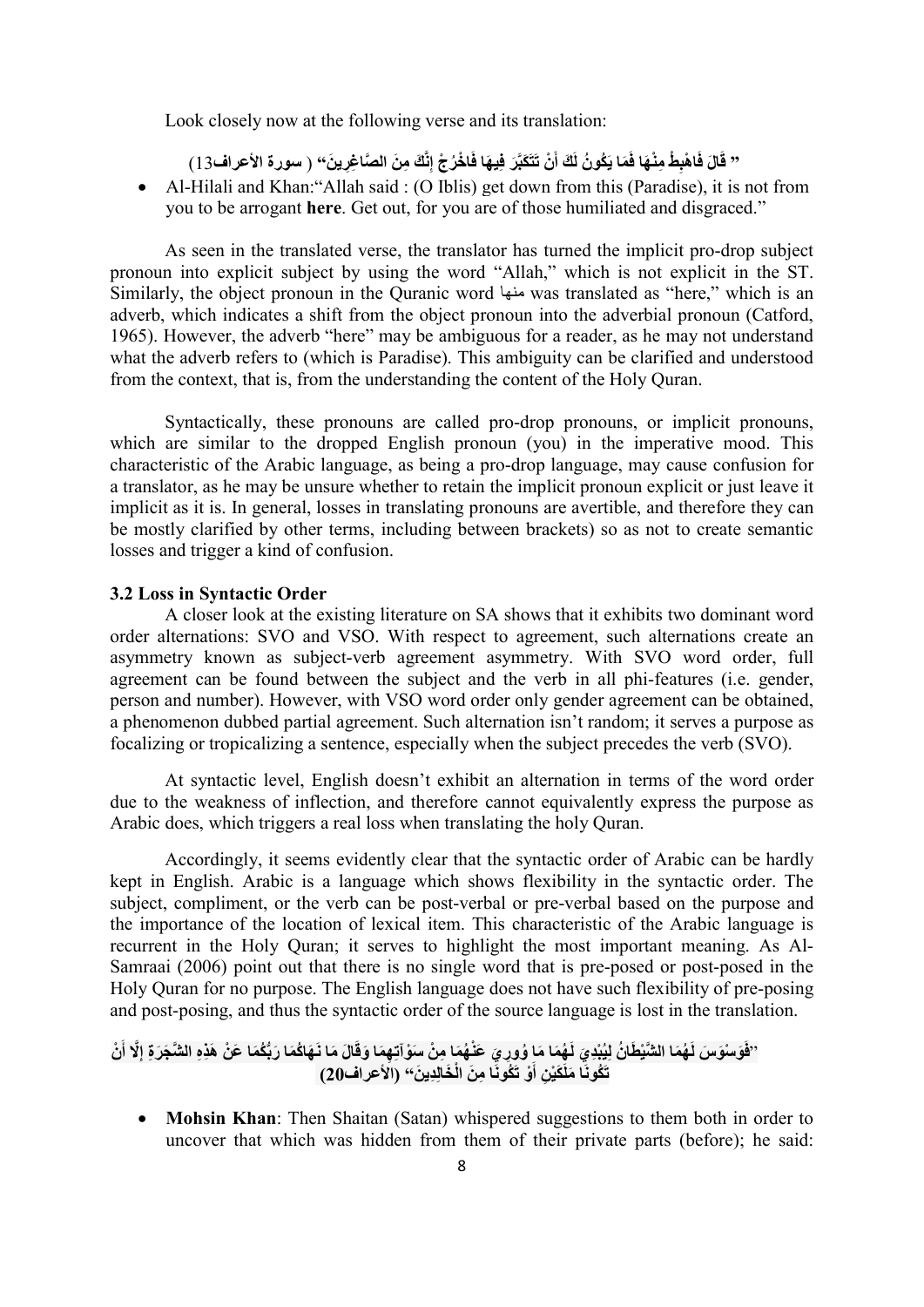"Your Lord did not forbid you this tree save you should become angels or become of the immortals."

 Arberry: Then Satan whispered to them, to reveal to them that which was hidden from them of their shameful parts. He said, 'Your Lord has only prohibited you from this tree lest you become angels, or lest you become immortals.'

In Arabic verse, the syntactic order of the verse "فَوَسْوَسَ لَـهُمَا الشَّيْطَانُ" is (verb + object + subject). However, the same syntactic order could not be preserved in the English, which is "Satan whispered to them" (subject  $+$  verb  $+$  object). This different syntactic order in both languages creates partial loss in meaning, which cannot be avoided due to the linguistic differences between the source language (SL) and the target language (TL). This is because the ST verb is pre-posed in the ST to highlight the action of Satan. However, the rendered clause in the target text (TT) highlights the agent, which is "Satan.

Similarly, in translating ''هَا نَـهَاكُمَا رَبُّكُمَا'' the syntactic order of the ST is not kept as it should, which disrupts conveying the intended interpretation and affects its expressive meaning; that is, highlighting the verb which indicates forbidding.

### 3.3 Loss of verbal property

Look closely at the following verse and the translated verse:

# َّقَالَ فَاهْبِطْ مِنْهَا فَمَا يَكُونُ لَكَ أَن تَتَكَبَّرَ فِيهَا فَاخْرُجْ إِنَّكَ مِنَ الصَّاغِرِينَ" ( الأعراف 13)

- Ali, Y.: (Allah) said: "Get thee down from this: it is not for thee to be arrogant here: get out, for thou art of the meanest (of creatures)."
- Itani, T.: He said, "Get down from it! It is not for you to act arrogantly in it. Get out! You are one of the lowly!"

The Quranic sentence ''فَمَا يَكُونُ لَكَ أَن تَتَكَبَّرَ فِيهَا ''was translated as ''it is not for thee to be arrogant here/ It is not for you to act arrogantly in it," which is a kind of categorical unit shift (Catford, 1965). The verb "تتكبر " in the ST could not be rendered into an equivalent TT verb due to the lack of equivalence in the TT. In addition, the English noun "arrogance" doesn't have a derived verb form. It is a reason why Itani, T. resort to the expression "to act arrogantly". Hence, the fact of changing the verb to an adjectival phrase "to be arrogant" or an adverbial phrase "to act arrogantly" makes the translation less faithful and more deviant.

### 3.4 Loss of Tense

Rendering tense is another hurdle that faces translators and constitutes an obstacle, especially when translating the holy Quran. In some cases, tense, as a temporal feature, is hardly kept due to the apparent discrepancies existing between Standard Arabic and English. To concretize this fact, let's focus our interest on the following verse and see to what extent tense can trigger a loss and deviancy:

### "فَذَلاَّهُمَا بِغُرُورٍ فَلَمَّا ذَاقَا الشَّجَرَةَ بَدَتْ لَهُمَا سَوْءَاتُهُمَا وَطَفِّقَا يَخْصفَانِ عَلَيْهِمَا مِن وَرَقٍ الْجَذَّةِ وَنَادَاهُمَا رَبُّهُمَا أَلَمْ أَنْهَكُمَا عَن تِلْكُمَا الشَّجَرَةِ وَأَقُل لِّكُمَا إِنَّ الشَّيْطَآنَ لَكُمَا عَدُوٌّ مُّبِينٌ ۚ "

• Ali, Y. : So by deceit he brought about their fall: when they tasted of the tree, their shame became manifest to them, and they began to sew together the leaves of the garden over their bodies. And their Lord called unto them: "Did I not forbid you that tree, and tell you that Satan was an avowed enemy unto you?"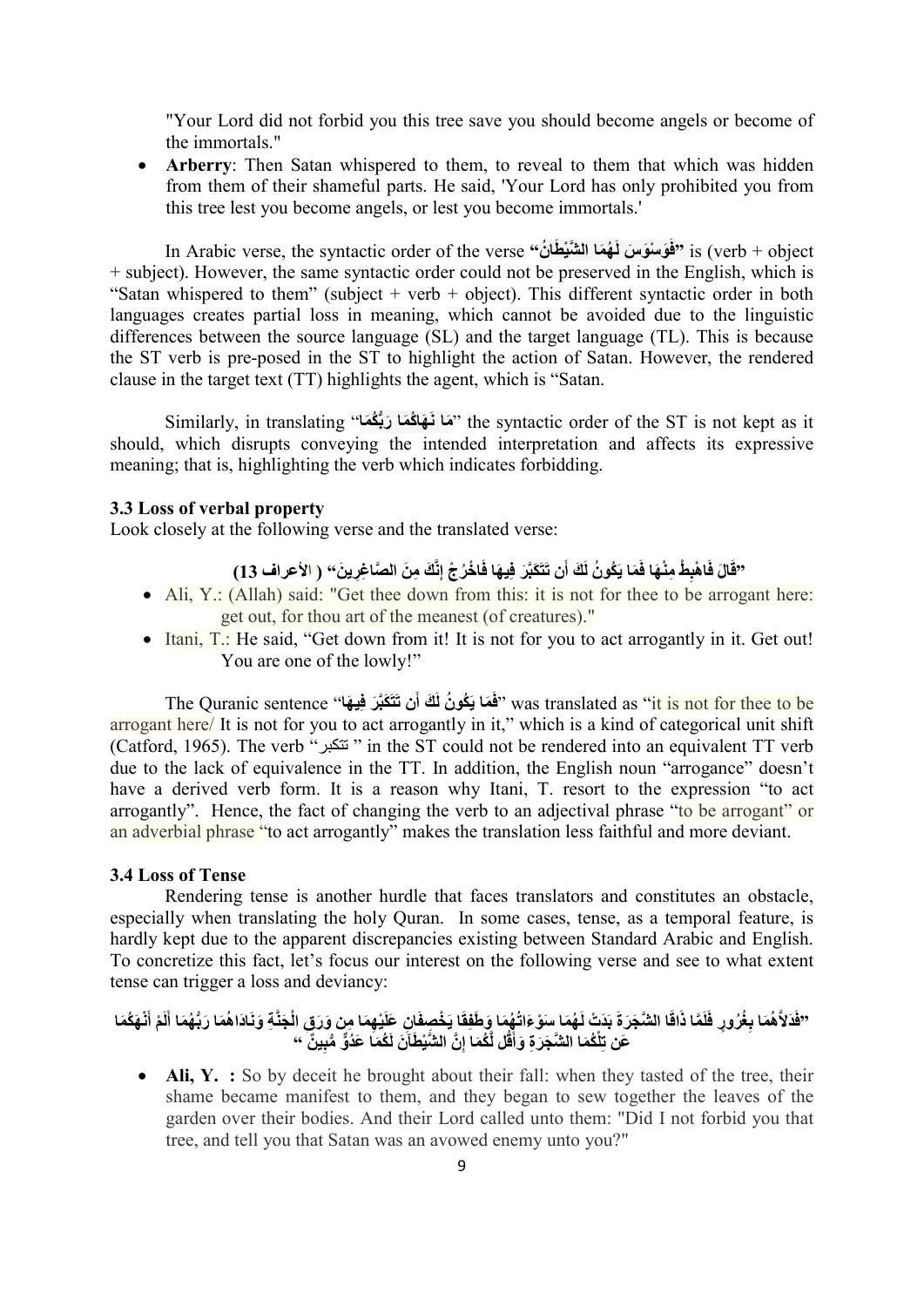As shown seen in the Quranic ST, ''إِنَّ الشَّيْطَآنَ لَكُمَا عَدُوٌّ مُّبِينٌ '' is translated as ''Satan was an avowed enemy," resulting in loss in tense. The Quranic verb-less sentence is syntactically deprived of an auxiliary verb which temporally refers to present tense. However, it is rendered in the TT as past tense (i.e., was), which disrupt and affects the intended meaning conveyed in the TT. The TT past tense verb does not convey the fact that Satan is still an enemy to Adam and his offspring. However, the ST present tense indicates that Satan is not an enemy for Adam and Eve only, but for all their offspring as well. This ST meaning is not conveyed in the TT due to the loss in tense.

#### 4. Discussion and finding

(Lack of equivalence triggers an overall linguistic loss)

The lack of equivalence at the linguistic level may trigger losses for a translator, especially when he translates from Arabic to English. Arabic is a rich language in its rhetoric style, its metaphorical imageries and syntactic structure. Being like that, Arabic is completely different from English and other languages in many regards. The challenge becomes apparently greater when the ST is the Holy Quran, which is a sacred book that is sought to be rendered as closely as possible to the intended meaning in the ST. Translating the Holy Quran seems to be more challenging due to its being a sacred book, and due to its rich language, which is the words of Allah Almighty. Furthermore, the Holy Quran language possesses brilliant attributes which make it hard to translate the form and the intended meaning from the ST to the TT. Obviously, there are many verses that prevail in the glorious Holy Quran, which are full of literal, rhetoric and figurative style. Additionally, its structure, which shows flexibility in syntactic order by exhibiting an alternation of word orders, makes it challenging.

As for semantic challenges that the Holy Quran manifests, it has been shown that there are basically three rhetoric expressions which trigger deep losses and apparent confusion in translation. These expressions concern metonymy, homonymy and polysemy. For metonymy, we pointed out, through the verse, that it is very significant insofar as it serves a purpose. This purpose becomes apparently clear when we decipher a contiguity relation between the literal and figurative meaning. In the selected verse repeated here:

```
﴿ وَأَرْسَلْنَا السَّمَاعَ عَلَيْهِمْ مِدْرَارً ا ﴾ {الأنعام6} :
                                            اُ
```
Here, the metonymic expression (the sky) isn't the word intended; it is literally used to refer metaphorically to 'rain'. Accordingly, the glorious verse means that 'we sent or poured heavy rain upon them'. Hence, literal translation is not tenable since it leads to false interpretation and inaccurate meaning. For illustration, those who lie on literal translation to convey meaning usually failed to unfold the real meaning of this metonymic sentence. To squeeze these relevant ideas, we propose the following chart:

| Metonymic expression | Literal meaning | Intended meaning |
|----------------------|-----------------|------------------|
| المتمّاء             | ∵ن∦د            | raın             |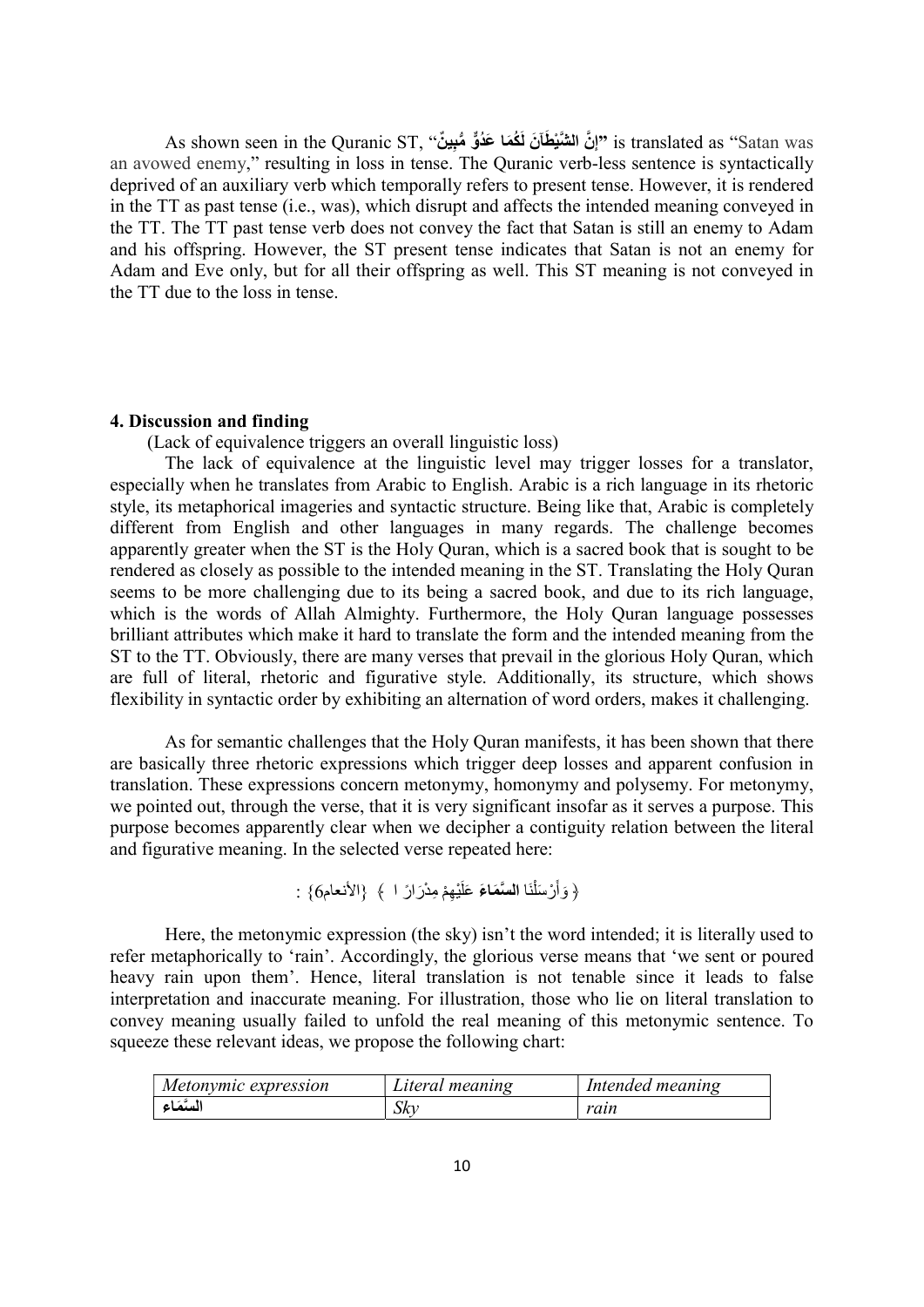Such contiguity connection between 'sky' and 'rain' is apparently clear for Arab translators; however, it is complicated for non-Arab translators to render these metonymic expressions and convey its meaning, and thus yielding a loss and confusion.

As for homonymy, it has been shown that it triggers an apparent loss for the translators as it creates an ambiguity and confusion in the translation process. The translators, no matter how knowledgeable they may be, they find themselves incapable to convey the accurate and intended meaning of the words, phrases and verses. For illustration, some translators failed to identify the exact meaning of the homonymic expression for the word حقَ ْال. They usually define it literally as 'the truth'. Such translation, however, isn't unique due to the fact that it has other interpretations. For example, it can refer to "the religion of Islam" or to "the prophet Muhammad- Peace be upon Him". To sum up these crucial ideas, we represent the following chart:

| Homonymic expression | Literal meaning | Intended meaning              |
|----------------------|-----------------|-------------------------------|
| الكقى                | The truth       | Islam or the prophet Mohammed |
|                      |                 | PRUH                          |

The choice of interpreting this homonymic word represents a real hurdle for translators insofar as it yields to confusion when they render it.

Another rhetoric feature that characterizes the glorious Holy Quran and challenges the translators is polysemy. When encountering an expression pregnant with various meanings, the translators usually find themselves inapt to convey the accurate meaning. For illustration, a word like *ūmmah* (أُهَّةٌ) is polysemous item with multiple meanings. It can mean a long period of time as indicated in the verse Yusuf. It can also mean 'a group of people'.

As it can be interpreted through this verse, the word (immah:أَهَةٍ) is interpreted as a long period of time. However, in other verse, the word *ūmmah* refers to the leader of the people who teaches or guides the believers towards the righteous path, as in surah al-Nahl. It can also mean 'a group of people'.

Based on both verses, we can deduce that the word above is an item with multiple meaning, and thus we the translators can select the intended meaning relying on the context. To concretize all this information, we propose the following chart:

| Polysemous expression | literal meaning | intended meaning |
|-----------------------|-----------------|------------------|
| أمَّة                 | Nation          | Time/righteous   |
|                       |                 | leader/model     |

As last semantic feature that brings a great perfection to style but remains a rhetoric challenge for translators is Metaphor. The use of metaphor, along with other rhetorical usages, triggers a semantic loss. For illustration, in the glorious verse:

```
﴿ وفي عاد إذ أرسلنا عليهم الريح العقيم ﴾ (الذاريات 41)
```
As shown by their translation, Al-Hilali and Khan translated the metaphor literally in the TL without adding any description or explanation of the word "barren", which makes their translation look deficient. By doing so, the translators were unable to unfold the metaphorical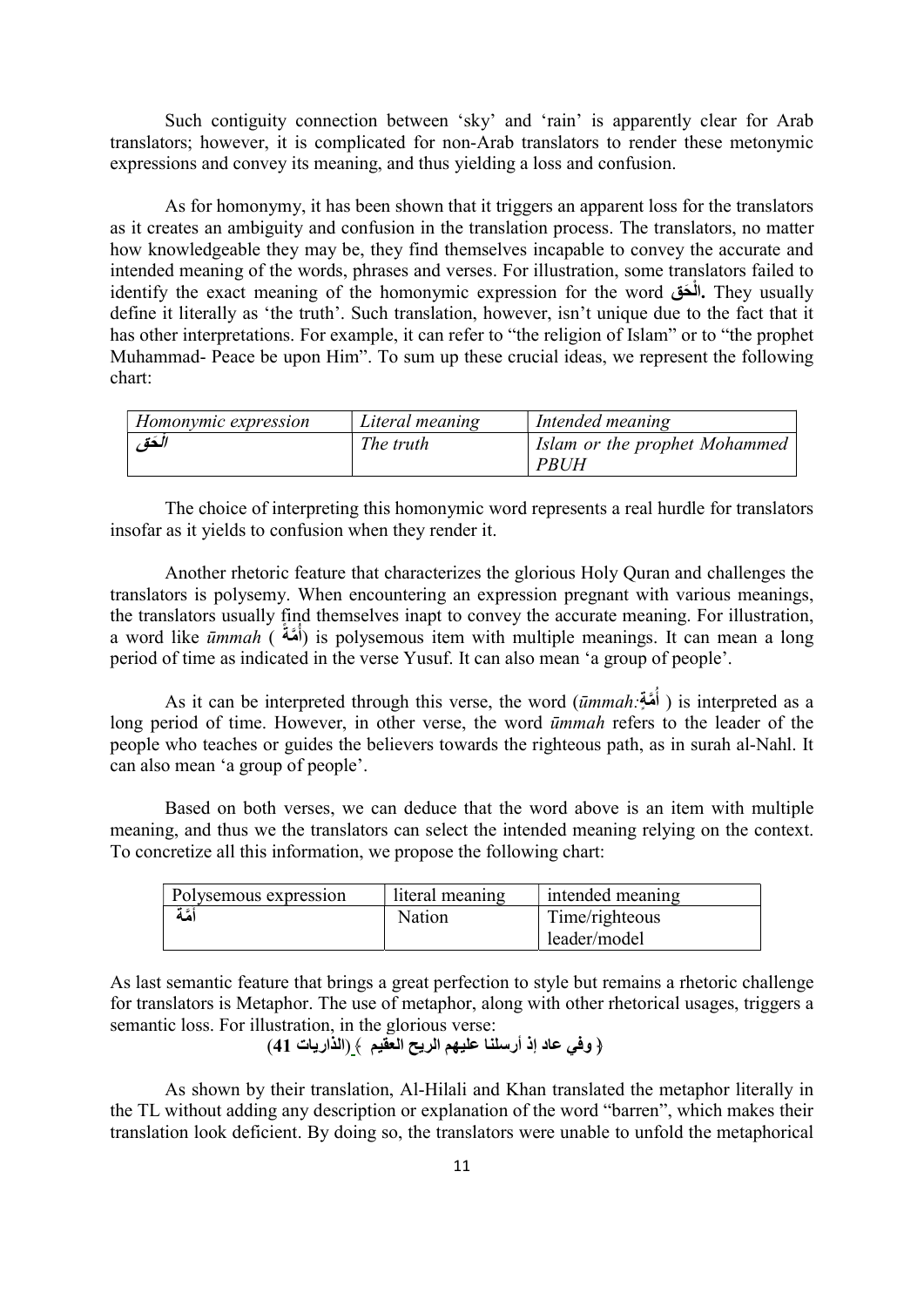image and convey the intended image, hence making comprehension difficult for non-Arabic readers. Similarly, Ali did the same when translated this verse by dropping this metaphor and just adding the description word 'devastating'.

Contextually, the metaphor here is using the attribute barren in describing the wind that blows and destroys because it leaves everything dead and lifeless. Having said that, we can reformulate these ideas as follows:

| Metaphorical expression | literal meaning  |         |          | <i>intended meaning</i> |           |
|-------------------------|------------------|---------|----------|-------------------------|-----------|
| الريح العقيم            | Barren           | $or$ It |          | doesn't                 | pollinate |
|                         | devastating wind |         | anything |                         |           |

Another rhetoric image that triggers a semantic loss and apparent challenge to translators is the one concerned the prophet Mohammad, peace be upon Him, who is described metaphorically as a 'lamp''':

ِه نِ ِه ﴿ َو َدا ِعيًا ِإلى اللَّ ِِإذْ ب َو ِسَرا ًجا ُمنِي ًرا ﴾(الأحزاب46)

Itani and Ali provide a literal meaning to the word 'lamps'; and thus they don't convey the accurate and intended meaning of the metaphorical image of the word. On contrary, Khan translated the metaphor literally in the TL and then he added an explanation "through your instructions from the Quran and the Sunnah-the legal ways of the Prophet وسلم عليه الله صلى". It was a good technique to further explain the metaphor or the purpose behind the metaphor. However, this isn't the accurate meaning of the word. In praising the prophet Muhammad, peace be upon him, especially in Sufi (mystic) discourse, the light metaphor is often invoked to symbolize his mission of guidance of humanity to the path of Islam, as well as his bounty, his knowledge, and spiritual elevation and purity. In fact, light is one of the most significant attributes of the prophet. Among the bundles of attributes assigned to the prophet, we find «نور) «light), «سراج) «lamp), «مصباح) «lamp), «منير) «illuminator), and «الثاقب النجم) «the star of piercing brightness).

Having said that, we can represent these relevant ideas as follows:

| Metaphorical expression | literal meaning | <i>intended meaning</i>       |
|-------------------------|-----------------|-------------------------------|
| مُنِيرًا سِرَاجًا       | lamp            | guide to the path of<br>Islam |

Given that lamp serves to enlighten the dark places, and the fact that the prophet is metaphorically analogized to a lamp, Allah intends to highlight the prophet's purpose in enlightening the right path.

Moreover, in addition to being analogized to "a lamp" (سراج) as shown by Al-Jazouli (2000), the prophet is designated as "a lamp spreading light" ( $\mu$ ( $\mu$ ( $\mu$  $\tau$ ), which refers symbolically to its shining and brightness, and hence serves to remove darkness. Similarly, the prophet, by being analogized to a shining lamp, serves to remove darkness which symbolizes ignorance, deviation, and confusion.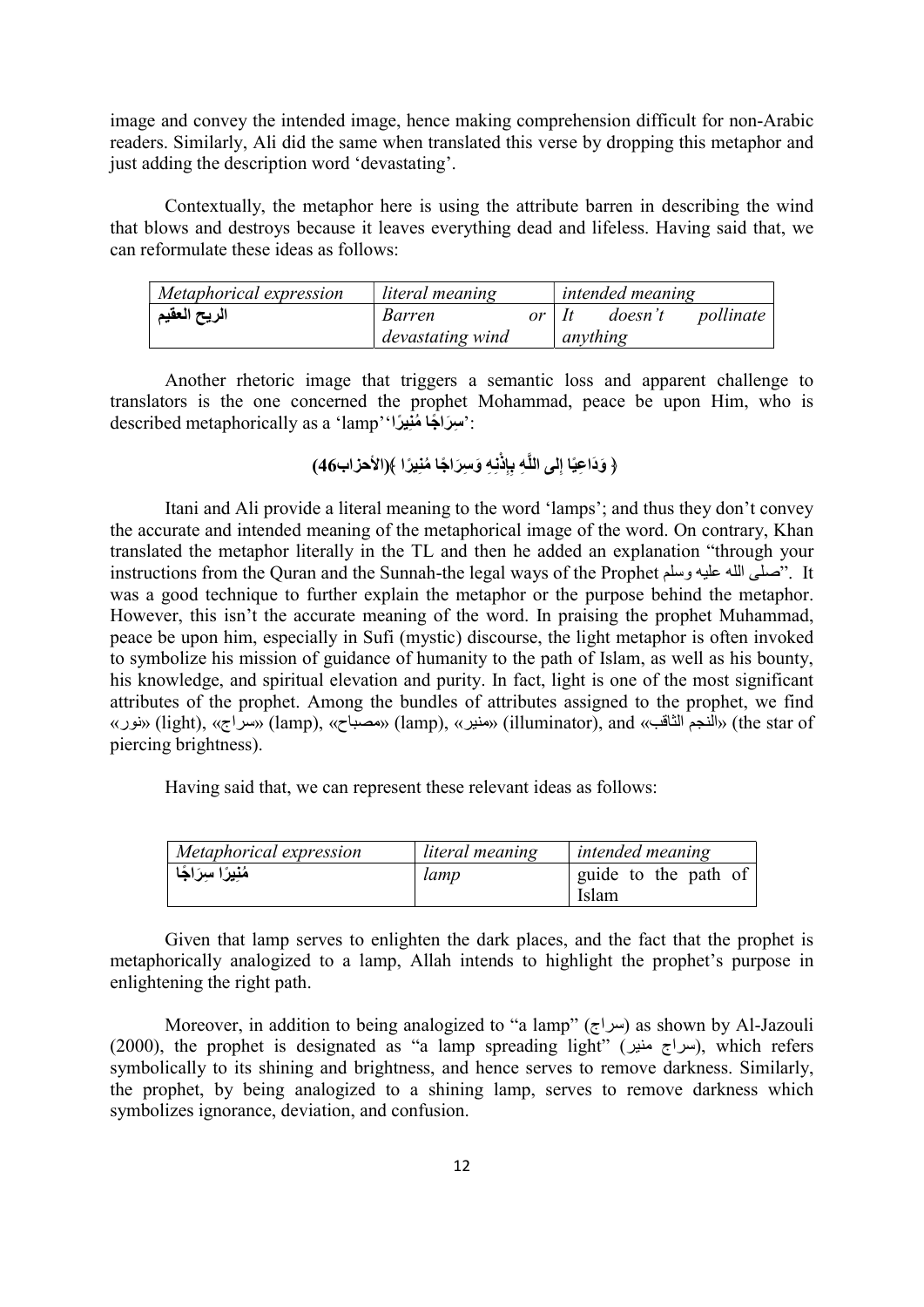After having pinpointed some of the semantic features of the Holly Quran that present a great challenge for translators and trigger a loss, then we try now to mention some of the syntactic features that also impede and prevent translators from conveying the accurate meaning.

On the basis of syntax, Arabic can be categorised as a pro-drop language, whereas English is non-pro-drop language. Such distinction triggers a loss and confusion when translating from Arabic to English.

A closer look at the existing literature on Arabic shows also that it exhibits two dominant word orders: SVO and VSO. This alternation serves a syntactic purpose like achieving focalization. Hence, it seems evidently clear that the syntactic order of Arabic can be hardly kept in English. Arabic is a language which shows flexibility in the syntactic order. The subject, compliment, or the verb can be post-verbal or pre-verbal based on the purpose and the importance of the location of lexical item. This characteristic of the Arabic language is recurrent in the Holy Quran; it serves to highlight the most important meaning.

Unlike Arabic, English doesn't exhibit such alternation due to the weakness of inflection, and therefore cannot express this syntactic purpose; thus triggering a real loss when translating the Holy Quran into English.

Additionally, when rendering some verbal structures in the Holy Quran, these structures lose their verbal property. For illustration, the verb'كبَّرَ َتَت 'is rendered by translating it into an adjectival phrase 'to be arrogant' or adverbial phrase 'to act arrogantly', which makes the translation less faithful and more deviant.

Rendering tense is also another hurdle that faces translators and constitutes a real obstacle, especially when translating concerns the Holy Quran. In some cases, tense is hardly kept due to the apparent discrepancies existing between Arabic and English. In the verse like:

$$
\langle
$$
 إِنَّ الُثَنَّيُظَآنَ لَكُمَا عَدُوُّ مُبِينُ

is translated as "Satan was an avowed enemy," resulting in loss in tense. Syntactically, the verb-less sentence is deprived of an auxiliary verb which temporally refers to present tense. However, it is rendered in the text target (TT) as past tense (i.e., was), which disrupt and affects the intended meaning conveyed in the TT. The TT past tense verb does not convey the fact that Satan is still an enemy to Adam and his offspring. However, the source text (ST) present tense indicates that Satan is not an enemy for Adam and Eve only, but for all their offspring as well. This ST meaning is not conveyed in the TT due to the loss in tense.

### 5. Conclusion

This research has revealed that linguistic loss in the English translation of some verses in the glorious Holy Quran. The loss occurs either semantically or syntactically. However, semantic loss tends to be as dominant as syntactic loss. In addition, translators, sometimes, select words that are improper or out of context. Such inaccuracy of selected vocabulary leads to a shift in meaning. Many non-equivalence problems were as causes for the semantic losses found in the translation of the Holy Quran.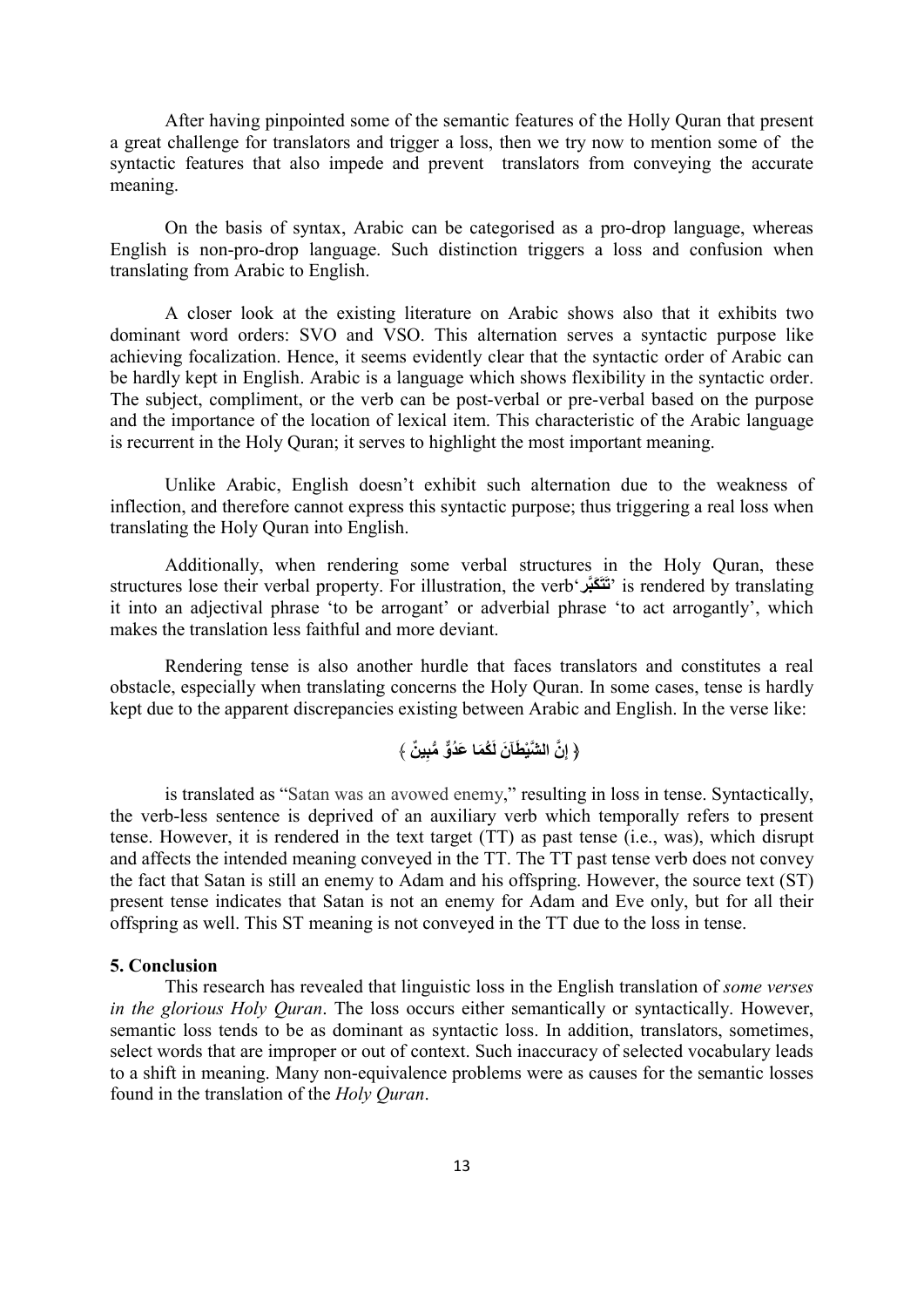This research reveals that semantic loss occurs mainly because of misunderstanding and confusion; the Holy Quran language has its own lexicons that are culturally bound and apparently rhetoric. Another cause is the translator's relatively poor knowledge of Arabic and its semantic richness. In this light, many approaches of translation such as literal translation or semantic translation have been applied by translators. However, the former (literal translation) usually disrupt the meaning of the Holy *Quran*, and the latter creates loss.

### 6. References:

- (1) Abdul-Raof, H. (2004). The Quran: limits of translatability .In S.Faiq (Ed.), Cultural encounters in translation from Arabic, Clevedon, Uk :Multilingual Matters Ltd.
- (2) Al-Demashkee, Ibn-Katheer ,I. ( 1998). Tafsi:r Al- Quran Al –A9the:m , Beruit : Dar Alktoob Alilmia.
- (3) al-Hilali, M. T., & Khan, M. M. (2000). The noble Quran: Interpretation of the meanings of the noble Qur'an in the English language. Al-Madinah Al Munawwarah, Saudi Arabia: King Fahd Complex for the Printing of the Holy Qur'an.
- (4) Ali, A. Y. (2004). The meaning of the Holy Qu'rān. Beltsville, MD: Amana Publications.
- (5) A. J. Arberry, The Koran, Oxford Word's Classics: Oxford University Press, 1982.
- (6) Arberry, A. (Trans.). (1996).The Koran interpreted: A translation. New York, NY: Simon & Schuster.
- (7) Al Samarrai, F. S. (2006). At-Tabeer Al Qurani (the Quranic Expression)  $(4<sup>th</sup>$  ed.) Amman: Dar Amman.
- (8) Charteris-Black, J. (2004). Corpus approaches to critical metaphor analysis. Hampshire/New York: Palgrave Macmillan.
- (9) Collins, H. (2006). Co-Build advanced learner's English dictionary. Glasgow, Scotland: Harper Collins.
- (10) Crystal, D. (2008). Dictionary of linguistics and phonetics. USA :Blackwell Publishing.
- (11) Catford (1965). The linguistic theory of Translation: an essay in applied linguistics. London: Oxford University Press.
- (12) Newmark, P. (1988). A textbook of translation. London & New York: Prentice Hall International.
- (13) Itani, T. (2012). THE QURAN. Published by Clear-Quran Dallas: Beirut.
- (14) Longman Dictionary of Contemporary English. (1995) New York: Peason. Merriam Webster's Collegiate Dictionary. (1999). Tenth Edition. Merriam Webster Incorporated.
- (15) Panther, Klaus-Uwe, Linda Thornburg (1999). The POTENTIALITY FOR ACTUALITY meton-ymy in English and Hungarian. In Klaus-Uwe Panther & Günter Radden, eds., 333-357.
- (16) Pickthall, M. (2004). The meaning of the Glorious Quran: A contemporary Approach a Veiled Text. London SGM Press.